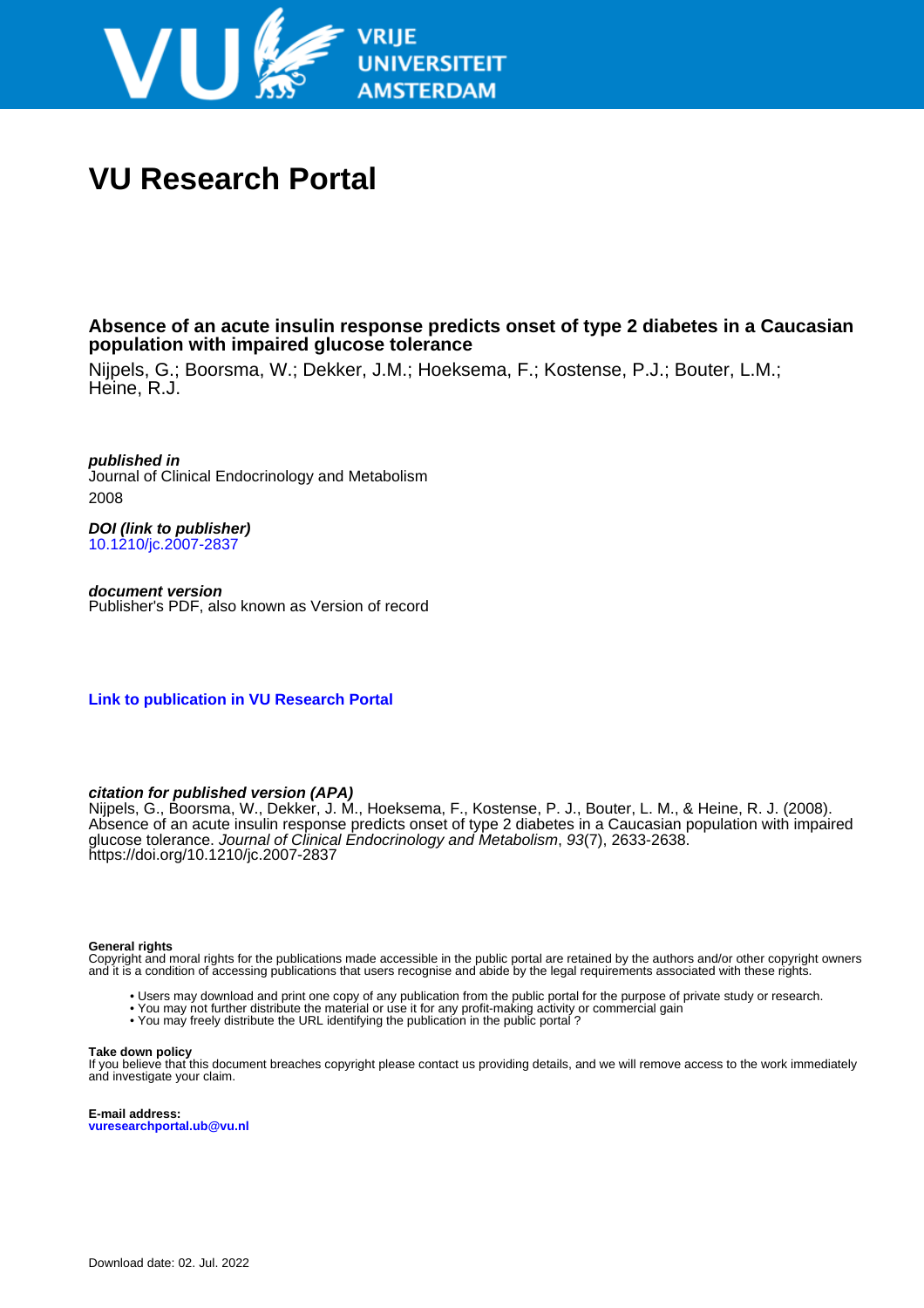Endocrine Care

# **Absence of an Acute Insulin Response Predicts Onset of Type 2 Diabetes in a Caucasian Population with Impaired Glucose Tolerance**

G. Nijpels, W. Boorsma, J. M. Dekker, F. Hoeksema, P. J. Kostense, L. M. Bouter, and R. J. Heine

EMGO Institute (G.N., W.B., J.M.D., F.H., P.J.K., L.M.B., R.J.H.) and Departments of General Practice (G.N.), Clinical Epidemiology and Biostatistics (P.J.K.), and Endocrinology/Diabetes Center (R.J.H.), Vrije Universiteit Medical Center, 1081 BT Amsterdam, the Netherlands

**Context:** In persons with impaired glucose tolerance (IGT), both impaired insulin secretion and insulin resistance contribute to the conversion to type 2 diabetes mellitus (T2DM). However, few studies have used criterion standard measures to asses the predictive value of impaired insulin secretion and insulin resistance for the conversion to T2DM in a Caucasian IGT population.

**Objectives:** The objective of the study was to determine the predictive value of measures of insulin secretion and insulin resistance derived from a hyperglycemic clamp, including the disposition index, for the development of T2DM in a Caucasian IGT population.

**Design, Setting, and Participants:** The population-based Hoorn IGT study consisted of 101 Dutch IGT subjects (aged  $<$  75 yr), with mean 2-h plasma glucose values, of two separate oral glucose tolerance tests, between 8.6 and 11.1mmol/liter. A hyperglycemic clamp at baseline was performed to assess first-phase and second-phase insulin secretion and insulin sensitivity. During follow-up, conversion to T2DM was assessed by means of 6-monthly fasting glucose levels and yearly oral glucose tolerance tests.

**Results:** The cumulative incidence of T2DM was 34.7%. Hazard ratio for T2DM development adjusted for age, sex, and body mass index was 5.74 [95% confidence interval (CI) 2.60 –12.67] for absence of first insulin peak, 1.58 (95% CI 0.60 – 4.17) for lowest *vs.* highest tertile of insulin sensitivity, and 1.78 (95% CI 0.65– 4.88) for lowest *vs.* highest tertile of the disposition index.

**Conclusions:** In these Caucasian persons with IGT, the absence of the first insulin peak was the strongest predictor of T2DM. **(***J Clin Endocrinol Metab* **93: 2633–2638, 2008)**

**I** mpaired glucose tolerance (IGT) is a strong risk factor for developing type 2 diabetes mellitus (T2DM). About one third developing type 2 diabetes mellitus (T2DM). About one third of people with IGT develops T2DM in 5–10 yr time (1, 2). The general idea is that insulin resistance precedes  $\beta$ -cell dysfunction in the process of conversion to T2DM (3–7). Most evidence for the predictive value of insulin resistance and  $\beta$ -cell function for T2DM was based on estimates derived from oral glucose tolerance tests (OGTTs), like fasting and 2-h postload insulin levels, fasting proinsulin levels, and the ratio between fasting proinsulin and fasting insulin levels. However, the agreement between these estimates and the criterion standards for insulin sensitivity and  $\beta$ -cell function are far from perfect (8, 9). The criterion standards

for assessing  $\beta$ -cell function and insulin sensitivity are, respectively, the first (and second) insulin secretion phase of the hyperglycemic clamp and the M-value of the euglycemic hyperinsulinemic clamp (10).

Because of the strong correlation between the M-value to insulin (M/I) ratio of the hyperglycemic clamp and the M-value (10 –12), the M/I ratio can also be used to assess insulin sensitivity. Clamp studies are time consuming, invasive, and labor intensive and therefore difficult to use in large epidemiological studies. Therefore, only few clamp studies have been performed. Only in populations with a high risk for developing T2DM, such as in Pima Indians, or in populations with IGT, have iv glucose

<sup>0021-972</sup>X/08/\$15.00/0

Printed in U.S.A.

Copyright © 2008 by The Endocrine Society

doi: 10.1210/jc.2007-2837 Received December 26, 2007. Accepted April 25, 2008. First Published Online May 6, 2008

Abbreviations: AUC, Area under the curve; BMI, body mass index; DAISI, Dutch Acarbose Intervention Study in IGT Persons; IGT, impaired glucose tolerance; M/I, M-value to insulin; OGTT, oral glucose tolerance test; T2DM, type 2 diabetes mellitus; WHO, World Health Organization.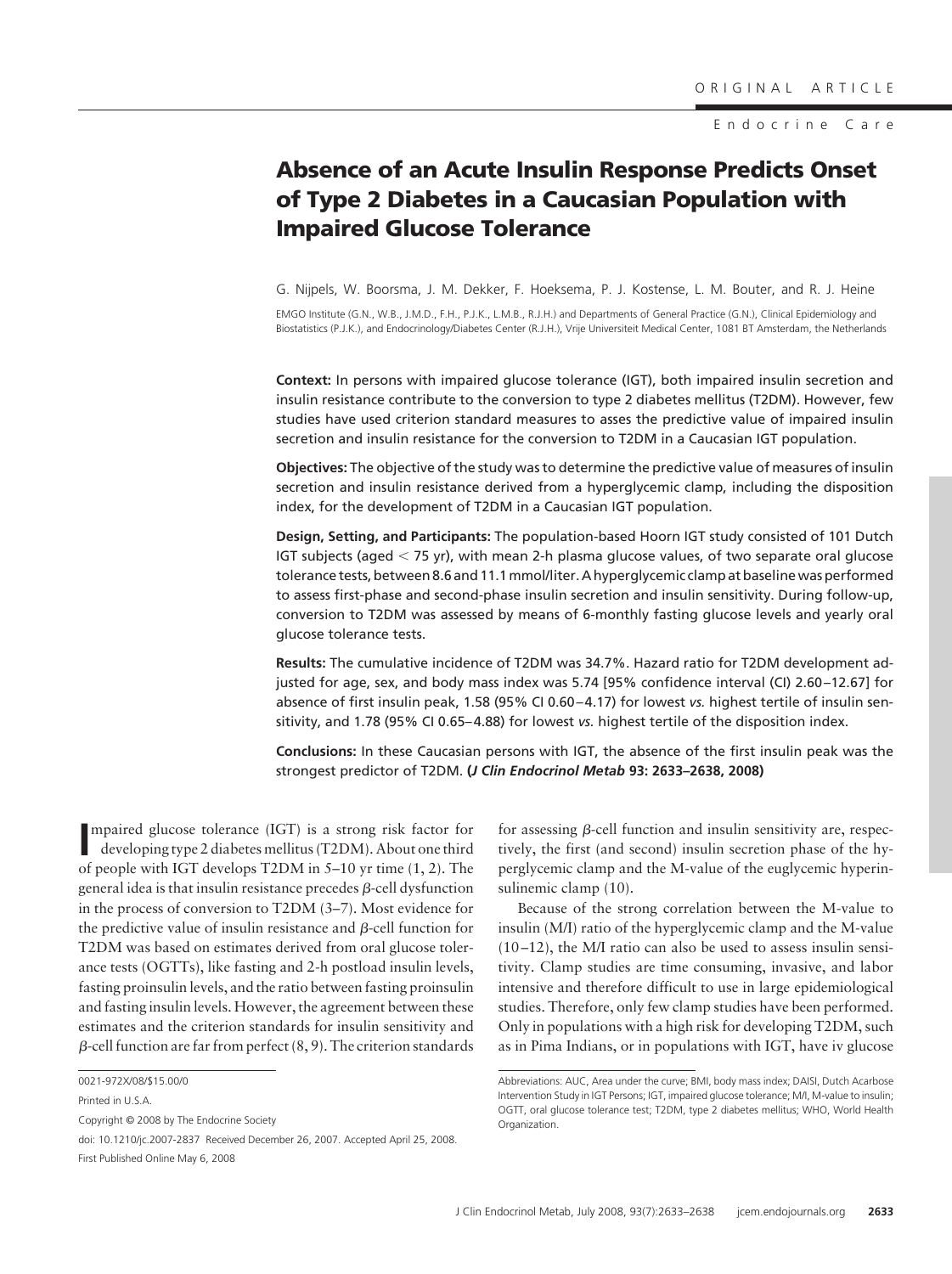tolerance tests or clamp tests been used (6, 7, 13, 14). In these studies, the first insulin secretion phase was the strongest predictor for developing T2DM (3). However, insulin resistance and  $\beta$ -cell function have a close interrelationship, and this has not been taken into account in most of these studies. In general, insulin resistance is compensated for by an increase in insulin secretion (15). Thus, high insulin production may be regarded as good  $\beta$ -cell function, whereas in reality the insulin production may already be impaired (16, 17). This compensatory insulin secretion in the presence of insulin resistance is taken into account in the disposition index, the product of insulin sensitivity, and insulin secretion. In this study, we analyzed the predictive value of measures, derived from a hyperglycemic clamp, of insulin resistance and insulin secretion, including the disposition index, for the development of T2DM in a Caucasian IGT population.

# **Subjects and Methods**

#### **Study population**

The participants in our analysis came from two existing studies. The population-based cohort Hoorn Study, conducted in 1989 –1991, analyzed the glucose metabolism of 2484 men and women of the municipality of Hoorn (18). During the 1996 –1998 follow-up, we identified 55 patients with IGT, all of whom were under 75 yr of age and had mean fasting plasma glucose levels of 6 –7 mmol/ liter and mean 2-h postload plasma glucose levels of 7.8 –11.1 mmol/ liter. For the Dutch Acarbose Intervention Study in IGT Persons (DAISI) study, conducted in 1994 –1995, a random sample of 12,093 men and women was also taken from the population register of Hoorn (19). From that sample, 6651 participants underwent two OGTTs within 2 wk. Of those, we included the 108 participants who were under 70 yr of age and had mean fasting plasma glucose levels of 5.5–7.8 and mean 2-h postload plasma glucose levels of 8.6 –11.1 mmol/liter. The coefficient of variation was 6.5% for fasting plasma glucose and 16.7% for 2-h postload plasma glucose (18). These 108 persons together with the 55 IGT persons from the Hoorn study ( $n =$ 163) were randomized in the DAISI study (19). The intervention group (acarbose,  $n = 54$ ) was excluded from the present analysis. Finally, the study population for the present analysis consisted of 109 subjects.

All participants signed written informed consents, and the study was approved by the Ethical Review Committee of the VU University Medical Center.

#### **Measurements**

#### *OGTT*

Blood samples were taken from all patients in a fasting state and 2 h after a 75-g oral glucose load. We used a glucose hexokinase-method (Roche Diagnostics GmbH, Mannheim, Germany) to determine fasting and 2-h postload plasma glucose levels. We determined insulin levels using a two-site immunoradiometric test (Medgenix Diagnostics, Fleurus, Belgium). This insulin-specific test does not show cross-reactivity with proinsulin and split products. Intact proinsulin was determined by immunoradiometric method based on antibodies (Dako, Cambridgeshire, UK).

#### *Hyperglycemic clamp*

Participants underwent a hyperglycemic clamp after at least 12 h of fasting. Lying supine, patients received a priming infusion of saline (0.9%) and glucose (20%) in one arm. To sample blood, we cannulated a vein on the back of the hand of the opposite arm. The hand was placed in a thermo-regulated box at 45 C to arterialize the venous blood. After infusing the patients with a bolus of glucose (150 mg/kg), we took immediate blood glucose measurements every 2.5 min with a glucose analyzer (Yellow Springs Instrument, Inc., Yellow Springs, OH); we maintained blood glucose levels at a hyperglycemic level of 10 mmol/liter for 180 min. We obtained insulin samples every 2.5 min during the first 10 min and at 5- to 10-min intervals for the remaining 170 min.

#### **Clamp-derived estimates of insulin sensitivity**

Under stable conditions of constant hyperglycemia, the amount of glucose infused (milligrams per kilogram per minute) equals the amount of metabolized glucose. The amount of glucose infused was calculated by the area under the curve of the glucose infusion rate during the last 20 min of the clamp using the trapezoidal rule. The M value divided by the average plasma insulin concentration during the same interval, the M/I ratio, provides a measurement of tissue sensitivity to insulin (milligrams per kilogram per minute per milliunit per liter).

#### **Clamp-derived estimates of B-cell function**

Several measures of  $\beta$ -cell function were obtained from the hyperglycemic clamp (20). The first insulin secretion phase was assessed in the first 15 min of the clamp. For the definition of the presence of a first insulin peak, we used the following procedure. By visual inspection, we selected 23 flat insulin curves. For each separate curve, we calculated the SD of the insulin values. Next, from these 23 SDs, we calculated the pooled estimate of the typical SD of these flat curves. We considered an insulin peak present if the difference between two subsequent insulin levels exceeded  $1.96\sqrt{2}$  pooled estimate (Fig. 1).

Another measure for the first insulin secretion phase was the area under the curve ( $AUC<sub>ins0-10</sub>$ ) of the insulin levels of the first 10 min of the clamp, which were calculated using the trapezoidal rule. The second insulin secretion phase (160 –180 min) was calculated by the mean insulin level of that period (in $s_{160-180}$ ).

#### *Other measurements*

During the baseline medical examination, we measured weight, height, and waist and hip circumferences and calculated body mass index (BMI) and waist to hip ratio. We measured blood pressure twice on the right arm with a random-zero sphygmomanometer (Hawksley-Gelman Ltd., Lancing, UK) and used the mean in our analyses.

#### **Disposition index**

The disposition index was calculated as the product of M/I ratio (micrograms per kilogram per minute per milliunits per liter) and the AUCins0 –10 (milliunits per liter).



**FIG. 1.** Difference between persons with and without a peak of insulin levels in the first 15 min of the hyperglycemic clamp.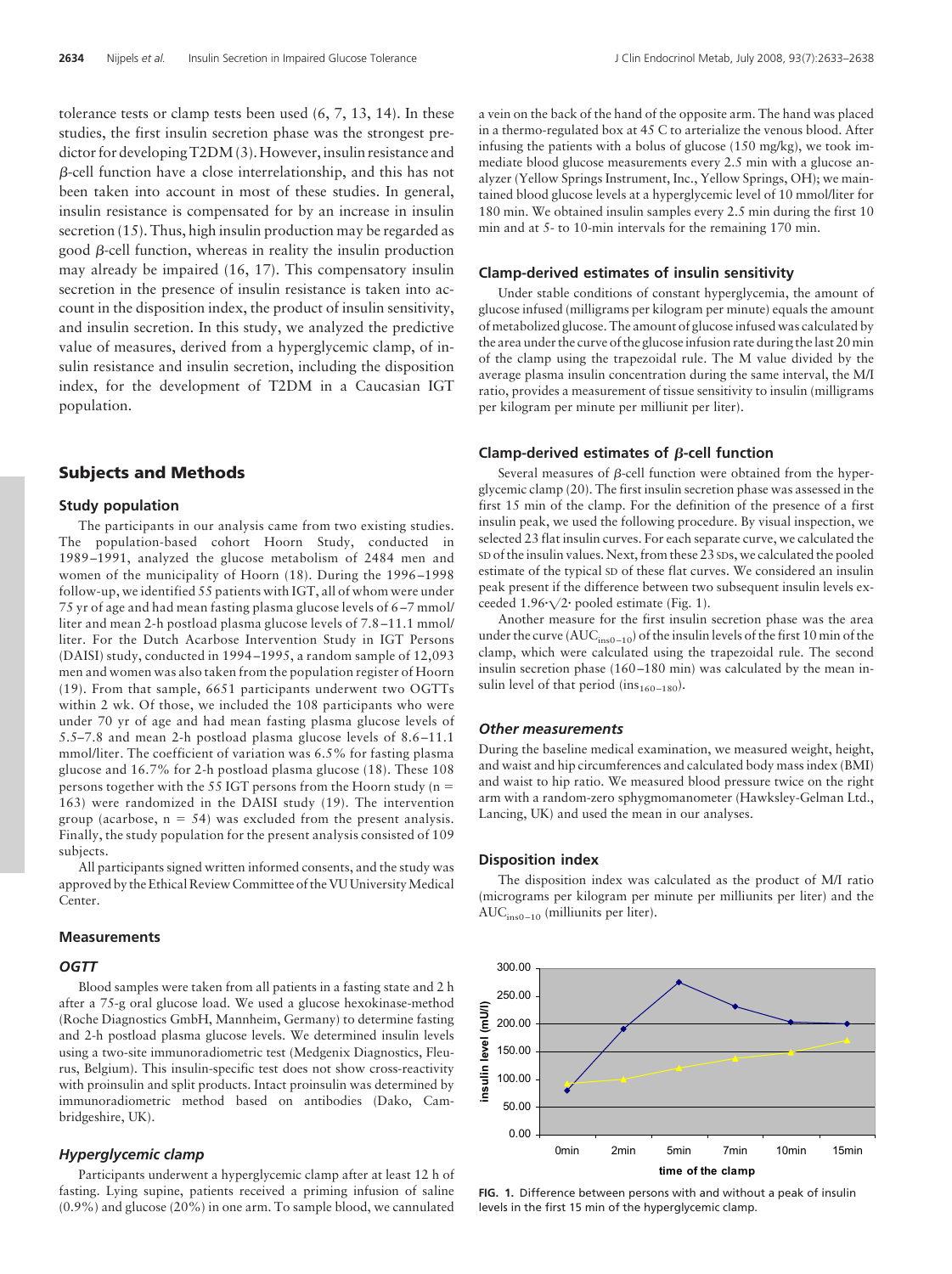#### **Conversion to diabetes**

When the study started, the World Health Organization (WHO) had in 1985 defined T2DM as a fasting plasma glucose value of 7.8 mmol/ liter or greater and/or a 2-h plasma glucose value of 11.1 mmol/liter or greater (21). In 1999, during the study, the WHO lowered the fasting plasma glucose value criterion to 7.0 or greater (the 2 h plasma glucose value remained  $\geq 11.1$  mmol/liter) (22). We used both sets of WHO criteria in separate analyses (not allWHO 1985 analyses are shown). For the analysis with the WHO 1999 criteria, participants with a fasting plasma glucose of 7.0 mmol/liter or greater at the start of the study were excluded.

In the participants of the DAISI study, fasting plasma glucose levels were measured every 3 months for 3 yr and once a year thereafter. In the participants of the Hoorn Study, fasting plasma glucose was measured yearly. Participants underwent an OGTT if the fasting plasma glucose level reached a value of 6.0 mmol/liter or greater or at the end of the study. For subjects not developing T2DM, the follow-up time was calculated as years from the date of the baseline clamp to the end of the study, with a maximum of 8 yr.

#### **Statistical methods**

Quantitative data are expressed as means with SDs (skewed variables as medians with interquartile ranges) and categorical data as percentages. ANOVA was performed to test for statistically significant differences between continuous variables, the skewed variables were log transformed first. When variances were unequal among the groups to test (Levene's test), differences were evaluated by Mann-Whitney *U* test.  $\chi^2$ test was used to test for categorical variables. We calculated the cumulative incidence of T2DM using the 1999WHO definition. The incidence was also calculated in tertiles of the clamp-derived measures of insulin resistance and  $\beta$ -cell function and in tertiles of the disposition index, after which Kaplan-Meier survival curves were plotted. Multivariate analyses were performed, adjusted for sex and age, using Cox proportional hazard analysis. Insulin resistance and  $\beta$ -cell function were first analyzed separately and subsequently combined in one model. The relative risk of the incidence of T2DM was calculated as a hazard ratio with a 95% confidence interval. All statistical analyses were performed with SPSS

12.0.1 (SPSS Inc., Chicago, IL).  $P < 0.05$  was considered to be statistically significant.

# **Results**

The cumulative incidence of T2DM according to 1999 WHO criteria was  $34.7\%$  (mean follow-up  $4.2$  yr; range  $0.5-8.0$  yr). Table 1 presents the baseline characteristics for participants who did and did not develop T2DM.

The mean glucose level during the clamp was 10.2 mmol/liter (SD 1.07), the coefficient of variation of the glucose level during the clamp was 10,5%. The mean glucose level during the last 20 min of the clamp was 9.9 (SD 0.6), the coefficient of variation 6.6%.

Figure 2 shows Kaplan-Meier survival curves for the presence or absence of the first insulin peak and tertiles of the M/I ratio, disposition index, and first insulin secretion phase. The absence of the first insulin peak was the strongest predictor for the development of T2DM.

Table 2 shows the results of Cox proportional hazards analyses of OGTT and clamp-derived measures for the incidence of T2DM for both the 1985 and 1999WHO criteria, adjusted for age, sex, and BMI. The highest hazard ratio was observed for the absence of the first insulin peak. The other variables were not as predictive of T2DM development (1999 WHO criteria). Firstphase insulin secretion, insulin resistance, second-phase insulin secretion, and the disposition index were not significantly associated with the risk of developing T2DM. When we applied the WHO 1985 criteria, however, the first insulin secretion phase and the disposition index were both predictive of T2DM conversion.

| 1999 WHO definition                                       | No diabetes<br>Mean (SD) | <b>Diabetes</b><br>Mean (SD) | P value |
|-----------------------------------------------------------|--------------------------|------------------------------|---------|
| n                                                         | 66                       | 35                           |         |
| Age (yr)                                                  | 62.7(8.9)                | 61.3(9.1)                    | 0.45    |
| Sex (percent men)                                         | 50%                      | 40%                          | 0.23    |
| Hemgolobin $A_{1c}$                                       | 5.5(0.5)                 | 5.7(0.6)                     | 0.10    |
| $BMl$ (kg/m <sup>2</sup> )                                | 27.3(3.7)                | 29.0(4.4)                    | 0.04    |
| Waist                                                     |                          |                              |         |
| Women                                                     | 92.2 (84.3–97.6)         | $98.0(88.6 - 102.3)$         | 0.14    |
| Men                                                       | 95.4 (92.0-99.0)         | 99.4 (95.7-106.3)            | 0.06    |
| Waist to hip ratio                                        |                          |                              |         |
| Women                                                     | $0.88(0.80 - 0.95)$      | $0.90(0.80 - 0.92)$          | 0.19    |
| Men                                                       | $0.94(0.80 - 1.00)$      | $0.90(0.90 - 0.95)$          | 0.43    |
| OGTT measurements                                         |                          |                              |         |
| Fasting plasma glucose (mmol/liter)                       | 5.9(0.7)                 | 6.5(0.6)                     | 0.001   |
| Two-hour postload plasma glucose (mmol/liter)             | 7.8(2.0)                 | 9.3(1.1)                     | 0.001   |
| Fasting specific insulin (mU/liter)                       | $9.0(7.2 - 12.3)$        | $11.4(8.5 - 15.8)$           | 0.04    |
| Fasting proinsulin (mU/liter)                             | $2.3(1.8 - 3.0)$         | $2.8(2.1-5.3)$               | 0.06    |
| Hyperglycemic clamp measurements                          |                          |                              |         |
| Peak (percent present)                                    | 80%                      | 52%                          | 0.004   |
| AUC, $0-10$ min (mU/liter min <sup>-1</sup> )             | 24.6 (16.7–34.1)         | $21.9(15.4 - 39.4)$          | 0.95    |
| Mean insulin, $160-180$ min (mU/liter min <sup>-1</sup> ) | 48.1 (36.1–78.8)         | 47.9 (33.4–103.6)            | 0.75    |
| MI ratio (mg/kg/min per mU/1)                             | $11.2(6.3 - 15.2)$       | $9.8(4.4 - 16.2)$            | 0.29    |
| Disposition index                                         | 226.4 (147.5-349.9)      | 176.8 (137.4 - 307.6)        | 0.14    |

Values are means (sp) or medians (interquartile ranges) for skewed variables.

# **TABLE 1.** Baseline characteristics of participants developing and not developing diabetes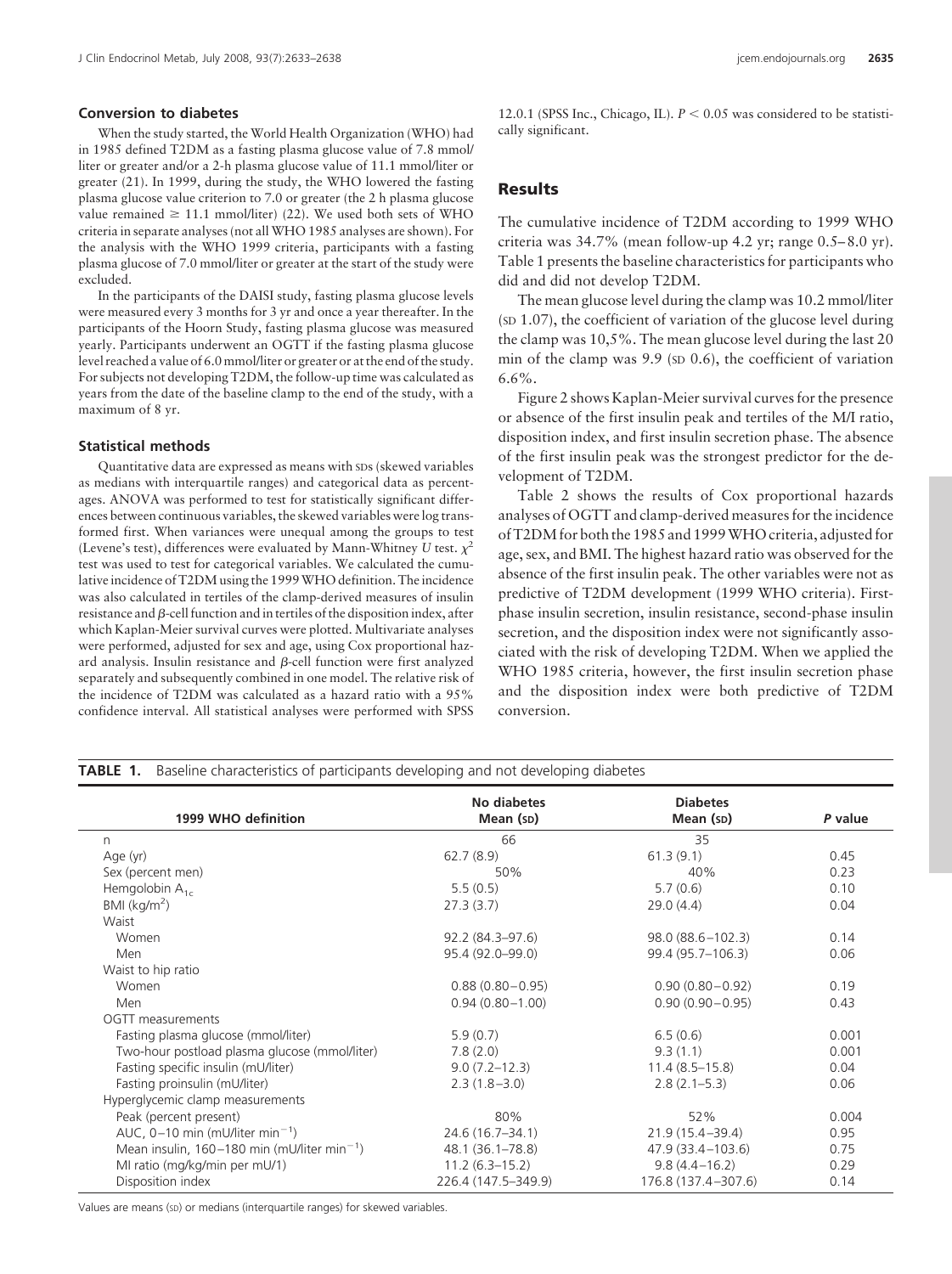

**FIG. 2.** Kaplan-Meier survival curves for either the presence of a first insulin secretion peak (A), insulin sensitivity (B), the disposition index (C), and firstphase insulin secretion (D).

Additional analyses in the eight persons with T2DM according to the WHO 1999 criteria, thus excluded at baseline, demonstrated that their fasting and 2-h plasma glucose values were higher at baseline than in those who developed T2DM at the follow-up (Table 3). They were younger and the percentage of women was higher among these eight persons than in the group of new T2DM. They also had a higher percentage of absence of first-insulin peak and a lower mean disposition index.

## **Discussion**

The incidence of T2DM in this confirmed IGT population was almost 35%, with a relatively short mean follow-up period of 4 yr. The absence of the first insulin peak was the strongest predictor of the development of T2DM. The second insulin secretion phase, insulin resistance, and the disposition index did not independently predict T2DM.

The participants were selected according to the 1985 WHO criteria, but during the study the WHO criteria for T2DM changed. For the 1999 WHO analyses, therefore, we excluded participants with a fasting plasma glucose greater than 7.0 mmol/liter. The true criterion standard measurement for insulin sensitivity is the M-value of the hyperinsulinemic euglycemic clamp (22, 23). Because, the M-value of the hyperinsulinemic clamp and the M/I value of the hyperglycemic clamp are highly correlated (11, 12), a hyperglycemic clamp was the most efficient way to analyze both insulin resistance and  $\beta$ -cell function. We observed that  $AUC<sub>ins0-10</sub>$  as a measure of first-phase insulin secretion did not predict the conversion to T2DM. Probably this can be explained by the close relationship between the AUC<sub>ins0</sub> 10, the measure of insulin sensitivity. In our data  $AUC<sub>ins0-10</sub>$  was strongly correlated with the M/I ratio derived from the hyperglycemic clamp (data not shown). Perhaps unexpected, insulin resistance did not emerge as a significant independent predictor of diabetes. This is likely to be due to the fact all participants had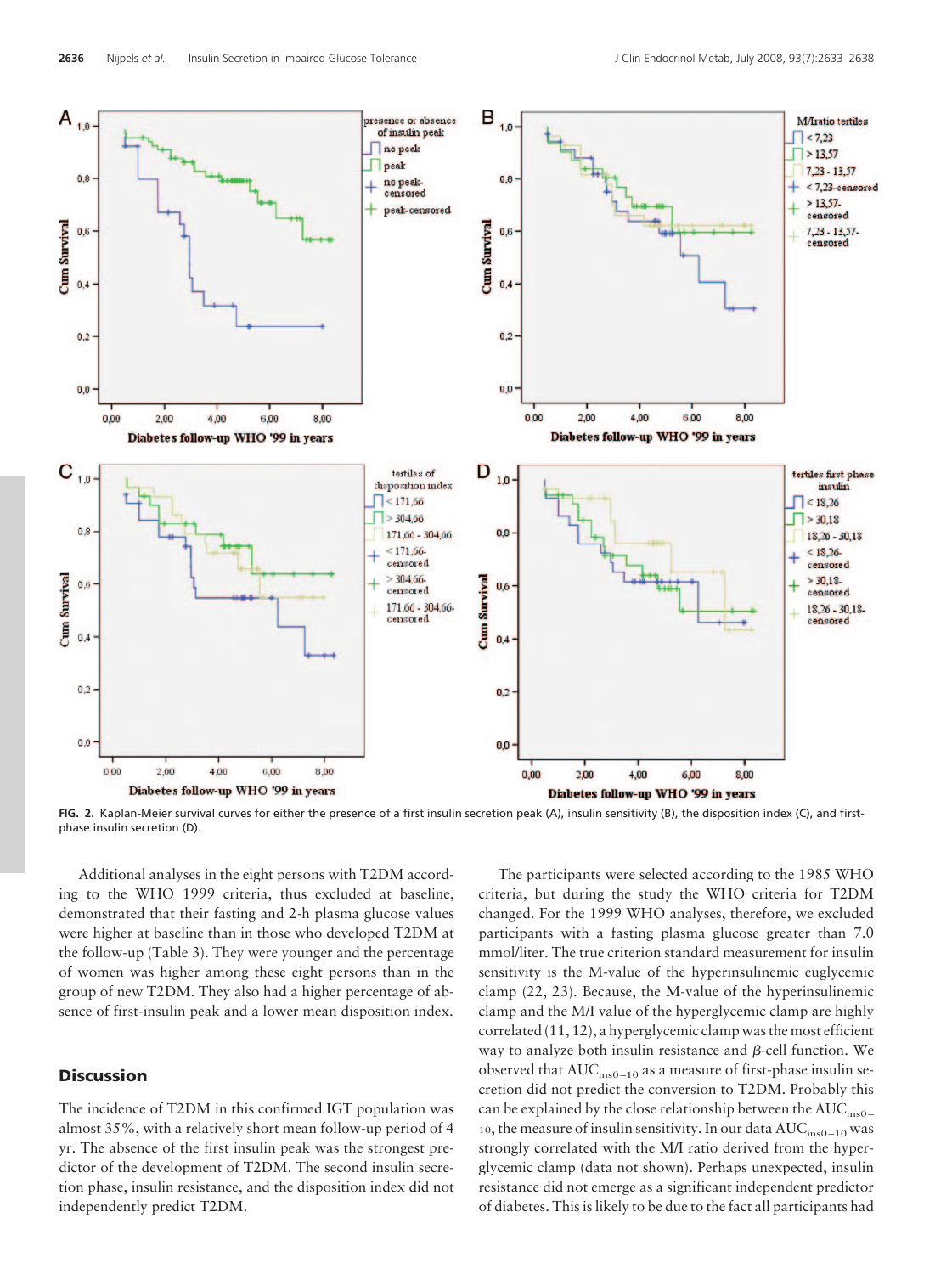| Model                     | <b>WHO, 1985</b><br>Hazard ratio (95% CI) | <b>WHO, 1999</b><br>Hazard ratio (95% CI) |
|---------------------------|-------------------------------------------|-------------------------------------------|
| Absence of insulin peak   |                                           |                                           |
| Model 1                   | $6.47(2.76 - 15.19)^a$                    | $5.74(2.60 - 12.67)^a$                    |
| Model 2                   | $7.26$ (2.97-17.75) <sup>a</sup>          | 5.68 $(2.55 - 12.64)^a$                   |
| $AUC_{0-10}$ (model 1)    |                                           |                                           |
| Tertile 1 vs. tertile 3   | $2.09(0.78 - 5.70)$                       | $0.71(0.26 - 1.93)$                       |
| Tertile 2 vs. tertile 3   | $1.29(0.46 - 3.61)$                       | $0.71(0.30 - 1.69)$                       |
| $AUC_{0-10}$ (model 2)    |                                           |                                           |
| Tertile 1 vs. tertile 3   | 4.10 $(1.22 - 13.80)^b$                   | $0.86(0.29 - 2.57)$                       |
| Tertile 2 vs. tertile 3   | $1.53(0.54 - 4.30)$                       | $0.75(0.25-1.67)$                         |
| $Ins_{160-180}$ (model 1) |                                           |                                           |
| Tertile 1 vs. tertile 3   | $1.05(0.41 - 2.73)$                       | $0.64(0.25 - 1.67)$                       |
| Tertile 2 vs. tertile 3   | $0.80(0.30 - 2.13)$                       | $0.72(0.30 - 1.71)$                       |
| M/I ratio (model 1)       |                                           |                                           |
| Tertile 1 vs. tertile 3   | $1.68(0.55 - 5.10)$                       | $1.58(0.60 - 4.17)$                       |
| Tertile 2 vs. tertile 3   | $1.62(0.52 - 5.06)$                       | $0.96(0.34 - 2.70)$                       |
| DI (model 1)              |                                           |                                           |
| Tertile 1 vs. tertile 3   | 4.95 $(1.38 - 17.77)^b$                   | $1.78(0.65 - 4.88)$                       |
| Tertile 2 vs. tertile 3   | $1.72(0.43 - 6.85)$                       | $1.20(0.44 - 3.24)$                       |

#### **TABLE 2.** Cox proportional hazard analyses for diabetes, all models adjusted for age, sex, and BMI

Cox regression models, all adjusted for age, sex, and BMI (model 1) and age, sex, BMI, and insulin sensitivity (model 2). CI, Confidence interval; Ins<sub>160-180</sub>, mean insulin level between 160 and 180 min of the hyperglycemic clamp; DI, disposition index.

 $^{a} P < 0.001$ .

 $b$   $p$  < 0.01.

IGT, itself an insulin-resistant state. Also, previous studies have demonstrated that insulin resistance is a predictor of conversion only in persons with normal glucose tolerance at baseline (3, 4).

In persons with an adequate  $\beta$ -cell function, the AUC<sub>0-10</sub> will be higher in insulin-resistant persons, compared with persons with a normal insulin sensitivity. The resulting disposition index and glucose tolerance will remain the same. In contrast, those who are not able to increase the (first) phase insulin secretion in response to insulin resistance, thus those with an absent first phase, will develop hyperglycemia. Insulin resistance itself stimulates insulin secretion, an adaptation of the  $\beta$ -cell for prevailing insulin resistance (26, 27). The disposition index, reflects the interrelationship between insulin secretion and insulin resistance. Alterations in the disposition index has been demonstrated to be predictive of changes in glucose tolerance status as reported by others (7, 19, 26 –28). This study is one of the few prospective studies with measurements of the first insulin secretion phase in confirmed IGT persons and the first to report prospective analyses with the disposition index in a Caucasian IGT population (8). Impaired

first insulin secretion phase as an independent predictor for the development of T2DM, independent of obesity and insulin resistance, has also been described in a population in Sweden, in Pima Indians (29 –34), and in Mexican-Americans (3). We found that the incidence of T2DM was predicted best by the absence of the peak of the first insulin secretion phase. In the prospective study in Pima Indians, the findings were very similar, although their estimate of  $\beta$ -cell function was acquired with an iv glucose tolerance test (38).

The disposition index, as an expression of the compensatory mechanism of insulin secretion on decreasing insulin sensitivity, appeared to be an independent predictor of the incidence of T2DM but only when we used the old WHO 1985 criteria. This is line with the notion that elevated fasting glucose (7.0 –7.8 mmol/liter) clearly indicates defective insulin secretion and that fasting glucose levels less than 7.0 mmol/liter indicates sufficient compensatory insulin secretion (22).

In summary, the present study of Caucasian patients followed up prospectively over several years showed that the

| <b>Variables</b>                              | <b>T2DM</b> excluded | T2DM follow-up        |
|-----------------------------------------------|----------------------|-----------------------|
|                                               | 8                    | 35                    |
| Age                                           | 57.8(6.9)            | 63.0(8.8)             |
| Sex (percent male)                            | 37.0                 | 45.0                  |
| BMI                                           | 30.7(3.2)            | 28.6(4.5)             |
| Fasting plasma glucose (mmol/liter)           | 7.3(0.2)             | 6.5(0.6)              |
| Two-hour postload plasma glucose (mmol/liter) | 9.7(0.6)             | 9.3(1.1)              |
| Peak (percent present)                        | 37.5                 | 52.0                  |
| Disposition index                             | 128.4 (66.3–259.4)   | 176.8 (137.4 - 307.6) |
| M/I ratio                                     | $8.1(2.5-18.1)$      | $7.1(3.8 - 10.0)$     |

**TABLE 3.** Comparison of the excluded T2DM (WHO, 1999) at baseline with the new T2DM at the follow-up

Values are means (sD) or medians (interquartile ranges) for skewed variables.